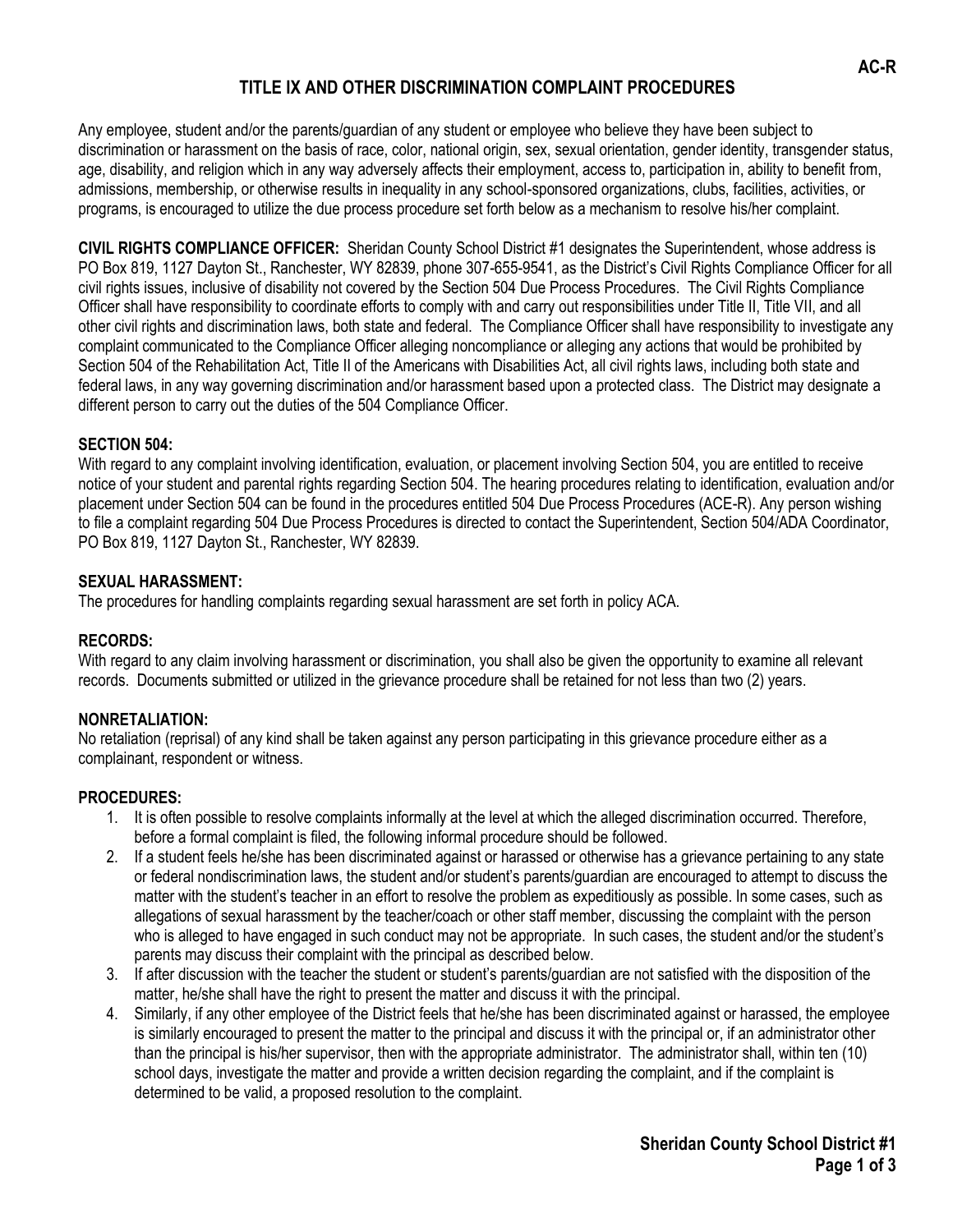## **TITLE IX AND OTHER DISCRIMINATION COMPLAINT PROCEDURES**

5. If the aggrieved student or employee is not satisfied with the disposition of his/her grievance by the principal or if no decision has been rendered within ten (10) school days after presentation of the grievance in writing, he/she may file a formal written complaint with the Compliance Officer for Sheridan County School District #1. At that stage the complainant will be required to elect to either proceed forward on an informal basis with the Compliance Officer conducting an impartial investigation and informal hearing or, alternatively, the complainant may request a formal hearing to be conducted before the Compliance Officer. If the Compliance Officer is alleged to not be impartial, the hearing shall be before the Superintendent of Schools; and if complainant asserts that neither is impartial, then the Superintendent shall appoint another person to act as the impartial hearing officer.

#### **Informal Process:**

If the Complainant elects to utilize an informal hearing process, complainant will be required to execute a written waiver of formal hearing. The informal hearing process will allow the complainant to submit to the hearing officer all documents and information supporting complainant's position and also provide the hearing officer with the names of all witnesses that would support complainant's position. A copy of all information provided to the hearing officer will also be provided to the party alleged to have engaged in the harassment or discrimination. The hearing officer shall, within fifteen (15) school days after receipt of the complaint, interview the complainant, the charged party, and any witnesses that either party believes have relevant information to the complaint or the defense thereof, as well as any other persons the hearing officer deems appropriate to interview. The hearing officer will give both the charging party and the responding party an opportunity to present their positions in the presence of each other and with the assistance of a representative, including legal counsel, as they deem appropriate. The oral presentation of the grievance shall occur not sooner than fifteen (15) school days or later than thirty (30) school days after the original complaint is filed. A formal written decision of the hearing officer will be provided to both parties together with a directive for resolving the matter if the complaint has been substantiated. The proposed resolution may include any disciplinary procedure against the student, up to and including expulsion, and may include any disciplinary procedure against a staff member, up to and including termination.

#### **Formal Hearing Process:**

If complainant requests a formal hearing, complainant will notify the District's Compliance Officer, who will conduct the hearing, unless alleged to not be impartial, in which case the hearing officer will be the Superintendent unless he/she is alleged not to be impartial, in which case the hearing officer will be selected as provided for above. The complaint shall specify the basis of the claim providing names, dates and locations, to the extent available. Complainant shall also provide the name of any person, including legal counsel, who will assist or represent complainant. Upon receipt of a complaint and a request for formal hearing, the hearing officer shall notify the party being charged with the harassment or discrimination and provide his/her with a copy of the written complaint filed by the complainant. Within ten (10) school days, a meeting will be held between the complainant and/or his/her representatives and the individual against whom a claim of harassment or discrimination is asserted and/or his/her representatives for the purpose of selecting a hearing date. The hearing shall be held within thirty (30) school days from the date of that meeting. The parties shall also set a date to exchange documents, exhibits, and a list of proposed witnesses. The hearing shall be held and conducted generally in compliance with the Wyoming Administrative Procedures Act. The hearing shall be recorded in such a manner that it can be transcribed, if necessary.

The student, parent/guardian or employee asserting a charge of harassment or discrimination based upon protected classification shall be considered the petitioner and have the burden of proof. The charging party shall first present his/her evidence, after which the responding party shall present his/her evidence in defense thereof, after which the charging party may be permitted to reply. Both parties will have an opportunity to give an opening statement, to present evidence and call witnesses, cross-examine opposing witnesses, and thereafter present a closing statement. Each side may be requested, if represented by legal counsel, to present proposed findings of fact and conclusions of law. The hearing officer shall, within fifteen (15) school days following completion of the hearing, draft proposed findings of fact and conclusions of law rendering a decision on the claim, which findings and conclusions of law shall thereafter be delivered to both the charging party and the responding party. If the claim is substantiated, the conclusions shall include a recommended resolution to the complaint.

The Compliance/hearing Officer may at any time he/she deems it appropriate, engage the assistance of an attorney to assist in conducting the hearing.